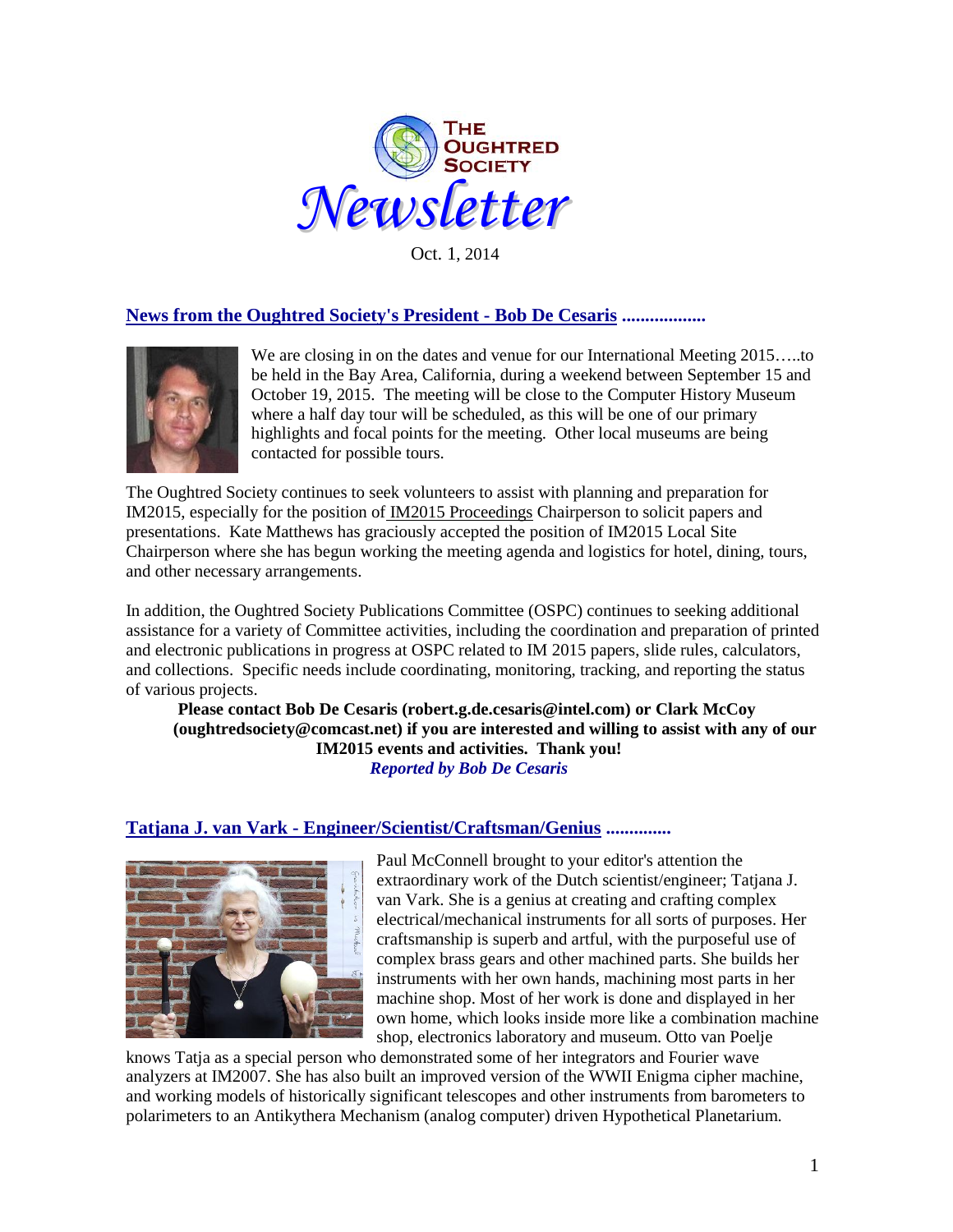Tatja is a genius at crafting instruments, but she is plain spoken in describing how they function, leaving to the observer to discover the beauty, function and purpose. A visit with Tatja is an experience not forgotten. One can see a demonstration of Tatjana J. van Vark's work and intellectual mastery at: <http://www.tatjavanvark.nl/Youtube.html>, and read her biography at: <http://www.tatjavanvark.nl/index.html>

# *Reported by Ed Chamberlain, Paul McConnell and Otto van Poelje*

# **News from the Dutch Kring ..........................**

# **Aftermath of the IM2014 Meeting in Delft**

After the successful IM2014 Meeting on Historical Calculating Instruments in Delft, the Netherlands,  $5 - 6$  September 2014, we would like to draw your attention to the vast and widely varying information and knowledge that has been presented in the live sessions, and which is preserved in the IM2014 Proceedings and its companion CD.

Below you will find how you can obtain copies from our remaining stock. First the summaries of the twelve papers that were presented at IM2014:

- **1. ALRO Calculating Disc for Optical Ray Tracing** *Otto van Poelje* reports on a new-found ALRO desktop-sized disc from 1939.
- **2. A "mystery" PTT Slide Rule from the Netherlands** *Jerry McCarthy* analyses and explains the scales of the NL PTT cable radio slide rule.
- **3. Turning and sliding in the spinning and weaving factory with the LOGA discs.** *Nico Smallenburg* describes the use of LOGA calculating disks in the yarn spinning industry.
- *4.* **Extreme Sliding – Base Jumping with the Radix 2/10 Binary/Decimal Slide Rule.** *Colin Tombeur* describes his design – and the production at his home – of a logarithmic slide rule based on the binary number system.
- **5. Old Computing & New Generations - teaching slide rules and other historical calculating instruments at schools and fairs** by *Nicola Marras*
- *6.* **The Ross Precision Computer – Types I & II A New Perspective** *Ed Chamberlain* describes two successive versions of these long spiral-scale discs.
- **7. FUJI - Circling the World with Straight Slide Rules** *Jose Fernández* catalogued a large number of slide rules by *Fuji*.
- **8. Maximator Valorect – A New but Unsuccessful Treatment of Logarithms with a Digital Adde***r by Stephan Weiss*
- **9. Graphic Logarithmic Tables: A Picture Should Be Worth A Million Numbers**  *David Rance* shows how regular logarithmic tables can be represented as dual scales with log values and opposite anti-log values
- **10. NuPuBest and EFluBest** *Andries de Man* describes different kinds of toolboxes to model forces and their deforming effects in structural analysis*. Meccano*-like beam and fixture construction
- *11.* **How to Draw a Logarithmic Curve** *Stefan Drechsler & Barbara Haeberlin* give an overview of historical drawing instruments to produce special mathematical curves.
- **12. Milling numbers – Discovering the Millionaire Calculator** *Dirk Rietveld* shares with the reader his experiences in discovering the *Millionaire* mechanical.

The Proceedings end with descriptions of 12 "One of a Kind" slide rules, including *Thornton* and *Casella* slide rules with "mystery" scales, a new *D&P* disc in brass with trig scales (never seen before), a metal disc (45 cm diameter, 6 kg) by *Gebrüder Fromme* for interest calculations, and more.

How to get copies of Proceedings and/or CD?

The printed Proceedings book of 185 pages in paperback includes the IM2014 CD, and can be ordered for 40 Euro each, excluding shipping.

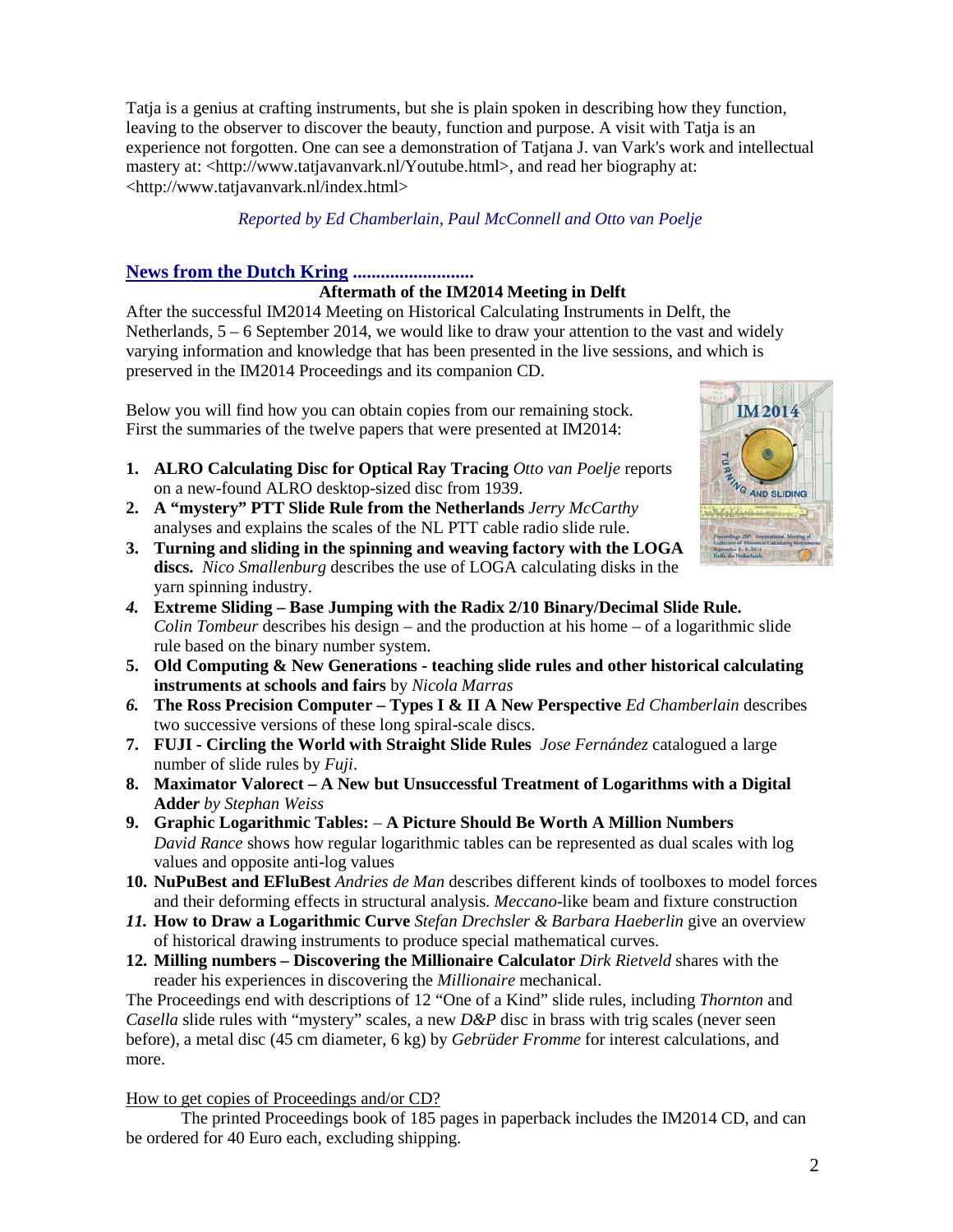Details of costs of the Proceedings + CD:

40- euro without shipping, payment in cash

- 45- euro shipping by letter post to the Netherlands, payment by bank transfer (IBAN/BIC)
- 50- euro shipping by letter post to EU (European Union), payment by IBAN/BIC
- 52 euro shipping by letter post outside the EU, payment by PayPal

The IM2014 CD contains all the papers in the Proceedings plus the complete FUJI Catalogue, in a single PDF file with easy navigation by mouse clicks.

Details of costs of the CD only:

10 - euro without or with shipping anywhere worldwide, payment by IBAN or PayPal

Orders with full address information can be sent by email to [ovpoelje@rekenlinialen.org](mailto:ovpoelje@rekenlinialen.org) and by direct payments to bank account of HR O E VAN POELJE, BIC = INGBNL2A, IBAN = NL13 INGB 0000 1252 07. Payments from outside EU to the Paypal account of <u>[ovpoelje@rekenlinialen.org](mailto:ovpoelje@rekenlinialen.org)</u>

#### *Report from Otto van Poelje*



Your editor attended IM2014 and was impressed by the fine organization and program. The meeting opened in the conference hotel in the afternoon of Friday, September 5th, with 4 papers and a swap/sales meet. Following the theme of the meeting - Turning and Sliding - the presentations covered special purpose disks made for "cable" radio and for

spinning and weaving of yarn. Most interesting to me was a paper by the Italian slide rule educator - Nicola Marras - describing his extensive experience in teaching the younger generation in Italy about slide rules and how to use them. It was most interesting to hear how he engages his students. One can only imagine how much fun it would be to be in one of his classes.

The hotel conference room was ringed with tables for the swap/sales meet. The tables were filled with slide rules for sale, some rare and seldom seen. One table featured Pickett slide rules, a personal collection going up for sale. At one end of the room, 12 "One-Offs" were displayed and described. They included mystery 20-in Thornton and Casella slide rules, homemade radiation dosage calculating disks, an early brass disk by D & P, a special made cylindrical slide rule in cardboard tubes having a scale length of about 10m, a uniquely constructed (Mechanical Engineer ?) pocket slide rule, a Loga disk for interest calculations, an Italian calculating rule involving the tracing of a line and a



### **Review of IM2014 Meeting in Delft .......................**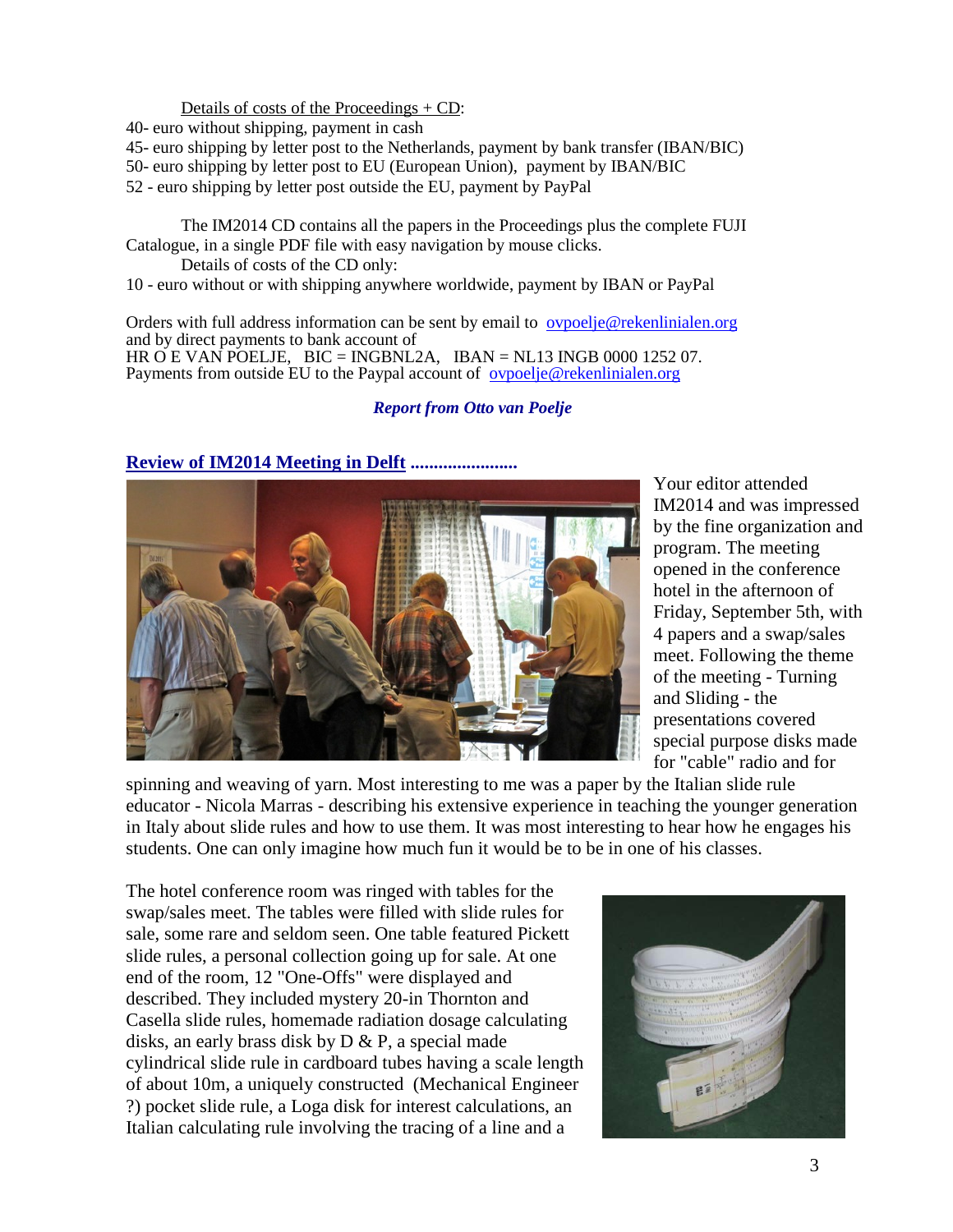single log scale, an early (c1920) heavy (6kg) large dia (450mm) Austrian Gebruder Fromme disk for financial calculations, a "Virtual" Calculimetre, and a disk for determining the logarithms of numbers. Finally a plastic UTO No.1 slide rule was shown that was made to turn into a helical form in a turkey roaster. Otto van Poelje and Gerard van Gelswwijck had fun making this slide rule fit IM2014's theme of - "Turning and Sliding." Unfortunately the slide on this slide rule no longer slides.

We finished the day with dinner and lots of conversations about slide rules and people who collect them.

The next morning we gathered at Delft's Science Center for the continuation of the technical program. The presentations covered a binary slide rule, the Millionaire Calculator (its works and how it works), drawing of log curves, modeling structural analysis, the world of Fuji slide rules, the Maximator Valorect (logarithms with a digital adder), and graphic log tables. I made a presentation of two variations of the Ross Precision Computer. In the afternoon I accepted the IM Challenge Drum for IM 2015. This trophy is passed on from one International Meeting to the next. I invited all to attend IM2015 which will be hosted by the Oughtred Society in California next year. After the formal sessions closed, we took the opportunity to visit the hands-on displays at the Science Center, and then retired to a cozy restaurant in Delft to one again to discuss slide rules and the people who collect them. Afterwards, a walk through old Delft back to our hotel finished a fine day.

*Reported by Ed Chamberlain*



# *One-Off Tienstra Cylindrical Slide Rule shown by Chris Hakkaart at IM2014 ..........*

This appears to be a home made slide rule in the style of the Otis King Model L Calculator. The 2 end scales are 60 revolution log scales running from 1 to 10. The middle scale is a sine scale running from about 5 deg to 90 deg, also for 60 windings. The helical scale lengths are approximately 10m, making the scale lengths longer than that of a Thacher cylindrical slide rule (9.17m), and almost as long as that of the Fuller helical Calculator (12.7m).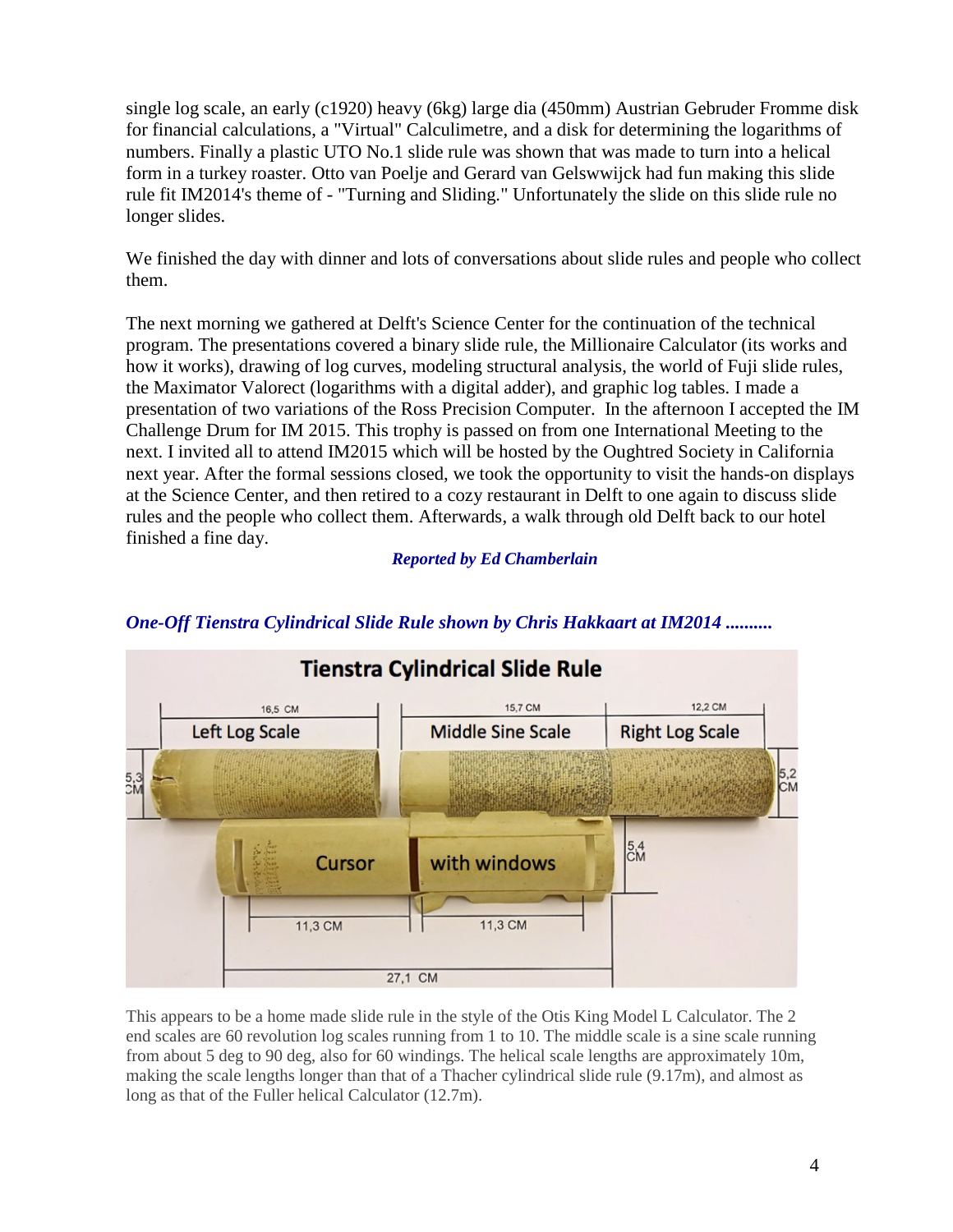The scales appear to be printed on card stock folded to form tubes. The middle sine scale tube is adhered to the inside of the right log scale tube so that the indices line up. The left log scale tube slides over the middle sine scale tube. It can also be rotated relative to the other 2 scales. A cursor sleeve with cutout windows slides over the assembled set of scale tubes, the cursor tube being operated much like the black cursor tube on an Otis King Calculator. This cylindrical slide rule is operated much like an Otis King. The results can be read to 5 digits at the low end of the scale and about 4.5 digits at the high end.

This slide rule is in the inventory of the Delft Technical University. Prof. Jacob Menno Tienstra developed it during WWII. Details are shown in the Proceedings of IM2014 - International Meeting of Historical Calculating Instruments, Sept. 5-6, 2014, Delft, The Netherlands. (see above review of IM2014 for details about purchasing copies of the proceedings)

 **Reported by Ed Chamberlain with details from Chris Hakkaart**

## **Passing of Two Notable Oughtred Society Personalities** ...................

### **Ellen Wyman (1927 – 2014)**

With great sadness the Oughtred Society notes the passing of Ellen Wyman, widow to President



Emeritus Tom Wyman, who died in March. A longtime resident and activist in Palo Alto, Ellen died on Sunday, September 14, at the age of 86, after years of frail health. A lifelong volunteer, Ellen participated in many local groups, including the League of Women Voters, the PTA, the Palo Alto Civic League and the Santa Clara County Grand Jury. As a strong opponent of urban growth in Palo Alto, she and Tom helped to found organizations that successfully lobbied to enact restrictions on new developments. Ellen and Tom were also both ardent supporters of the Palo Alto libraries. Along with Tom, Ellen helped to establish and run the book sales for the Friends of the Palo Alto Library; these remarkable sales generated a substantial amount of revenue for the Library. In 2005, both she and Tom were honored with an

Avenidas Lifetimes of Achievement award to acknowledge their lasting contributions to the Palo Alto community.

Ellen was born on November 25, 1927, and grew up in Danville, Illinois, where political engagement became a way of life for her from a very early age. She helped her mother hand out buttons on a street corner as part of a campaign to elect Wendell Wilkie, Franklin Delano Roosevelt's opponent in the 1940 presidential election. Ellen graduated from the University of Illinois and worked for a time as a marketing and opinion researcher. She met Tom, a Chevron oil executive who had grown up in Palo Alto, in Chicago, and the two married in 1955.

As a couple, Ellen and Tom did much to help create the warm and convivial feeling that has always permeated the Society's meetings, especially those held in Palo Alto over the years. The Wymans' particular pleasure was to host a dinner at their home following each of the Society's annual meetings. All who had the privilege to attend remember these events with great fondness, for in addition to offering a delicious meal, the Wymans created an atmosphere of cordial comfort where members could share not only hors d'oeurves and drinks, but also free and easy conversations, banter and embellishment, triumphs, theories and more. Ellen and Tom were both passionately interested in the world of ideas, and both were skilled conversationalists who were always genuinely interested in the topics that arose. In this soft and friendly setting, conversations ranged far beyond the confines of slide rules and collecting, often touching on politics, technology, literature and more. Although Ellen's health issues in her later years necessarily began to limit her activities, she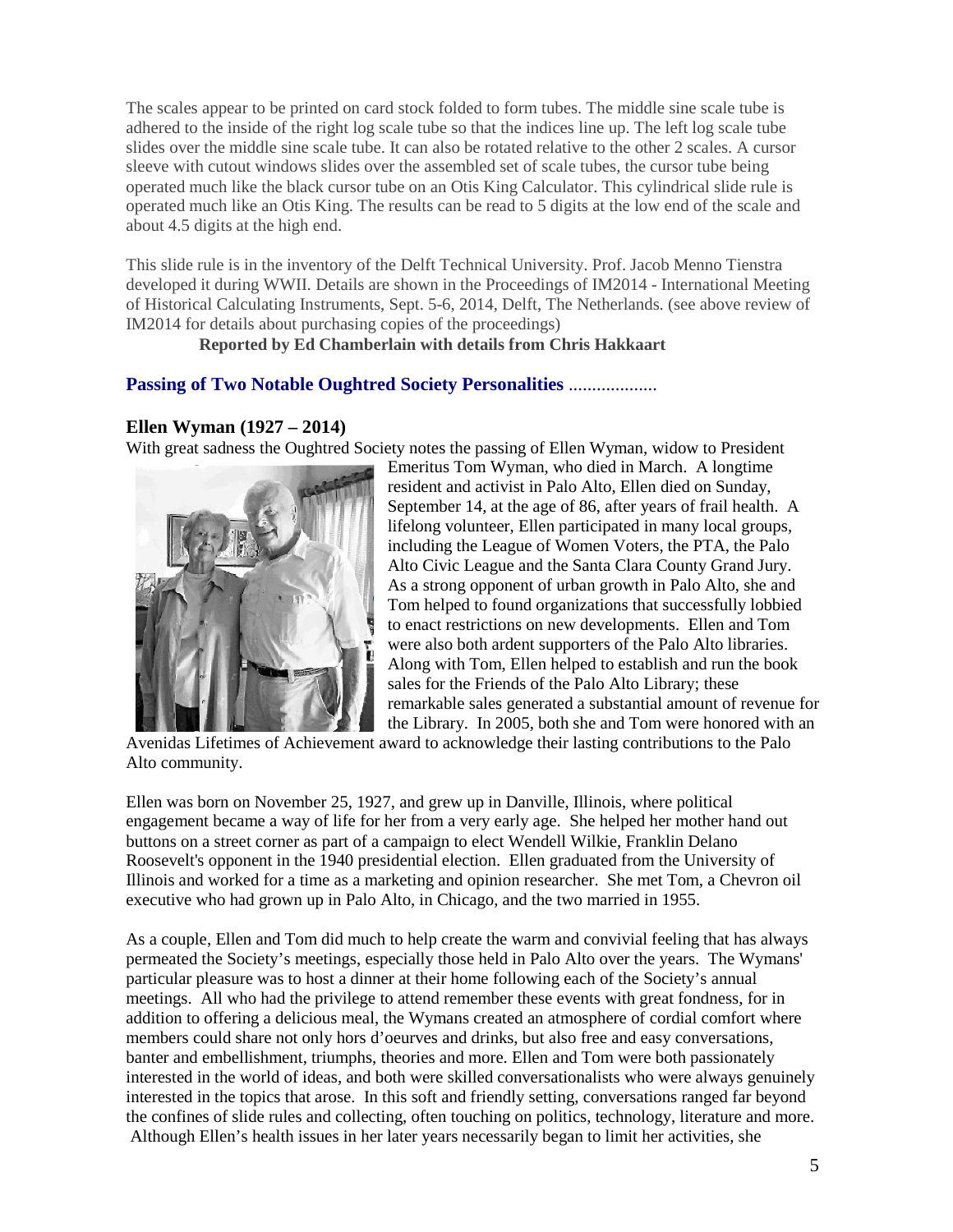remained gracious, indomitable and forthright until the end. Like Tom, she was a leading light in the lives of all the many people she touched and like him, she too will be sorely missed.

Ellen is survived by her daughter, Susan Sage Wyman of New Braunfels, Texas; her son, Tom (Susie) Wyman of Boulder, Colorado; and four grandchildren, Mackenzie, Casey, Samantha and Macey. A memorial service will be held on Oct. 12 from 2 to 5 p.m. at the Lucie Stern Community Center, 1305 Middlefield Road, Palo Alto. In lieu of flowers, memorial donations can be made to the Friends of the Palo Alto Library.

### **Bobby Charles Feazel (1943 - 2014)**

We are very saddened to learn of the death of Bobby Feazel, a very active Oughtred Society member and collector in the 1990's. Bobby was a very good friend to those of us who were privileged to know him personally. He died Monday afternoon, Sept 15, in his home at Hemphill, TX, at the age of 70, of congestive heart failure. He was born in Richmond, California, to Charles Sheldon and Jettie Griggs Feazel. His career as a civil engineer with paper mills took him to Birmingham, Alabama where he acquired a very distinctive and charming southern accent.

During the 1990's, Bobby thrived within the OS as a very active member, collector, and researcher, and graciously shared his vast knowledge of specialty slide rules and of surveying instruments. He was a regular participant at our Annual West Coast Meetings and contributed numerous articles to the Journal, dealing primarily in the area of special purpose slide rules. His articles were characterized by impressive research and scholarship. His work in the area of one of America's first slide rules, Palmer's Computing Scale, focused much attention on this rule and motivated many collectors to perform additional research on detailing the various types and varieties. Some of his other articles focused on rules such as the K&E Pilot Balloon slide rule, K&E Fetal Age rule, and the Electrical Wireman's gauge. These informative and entertaining articles on these very rare and specialized items were all written with Bobby's special sense of humor.

Bobby is survived by his wife, Becky, of Hemphill, TX; his mother, Jettie Feazel of West Monroe, LA and a large extended family of children, grandchildren and great grandchildren, nieces and nephews. Memorial services were held on Saturday, September 20, 2014, in the chapel of Mulhearn Funeral Home, West Monroe, Louisiana.

#### *Obituaries reported by Bob De Cesaris*

#### **Past Oughtred Society Journals Are Available on DVD ......................**



All past issues of the Journal of the Oughtred Society are now available in digital format on a DVD. The new DVD archive contains all Journal issues published since vol. 0, no. 0 in 1991. The DVD also includes three special publications: *The Slide Rule,* a reprint of the booklet published by Edwin Thacher; *Slide Rules in K&E Catalogs,* by Bruce Babcock; and *A Slide Rule Bibliography*, by Peter M. Hopp. Individual journals are presented as PDF files at high resolution. Price (including postage) for all OS members: \$95. Yearly updates for OS members will

also be available for \$10. To order a DVD go to the OS website and click on the **[Journal page](http://www.oughtred.org/journal.shtml%23dvd)** and pay for the disk via PayPal.

*Information from the OS web site as edited by your OS Newsletter editor*

#### **One New Oughtred Society Member in September is ............**

Enrique Velasco Diaz, Madrid, Spain *Welcome to the Oughtred Society!* 

**Joining the OS is easy & rewarding. Just** visit the **Oughtred Society** website and select Membership in the main menu.

*Clark McCoy, Membership Secretary, reporting*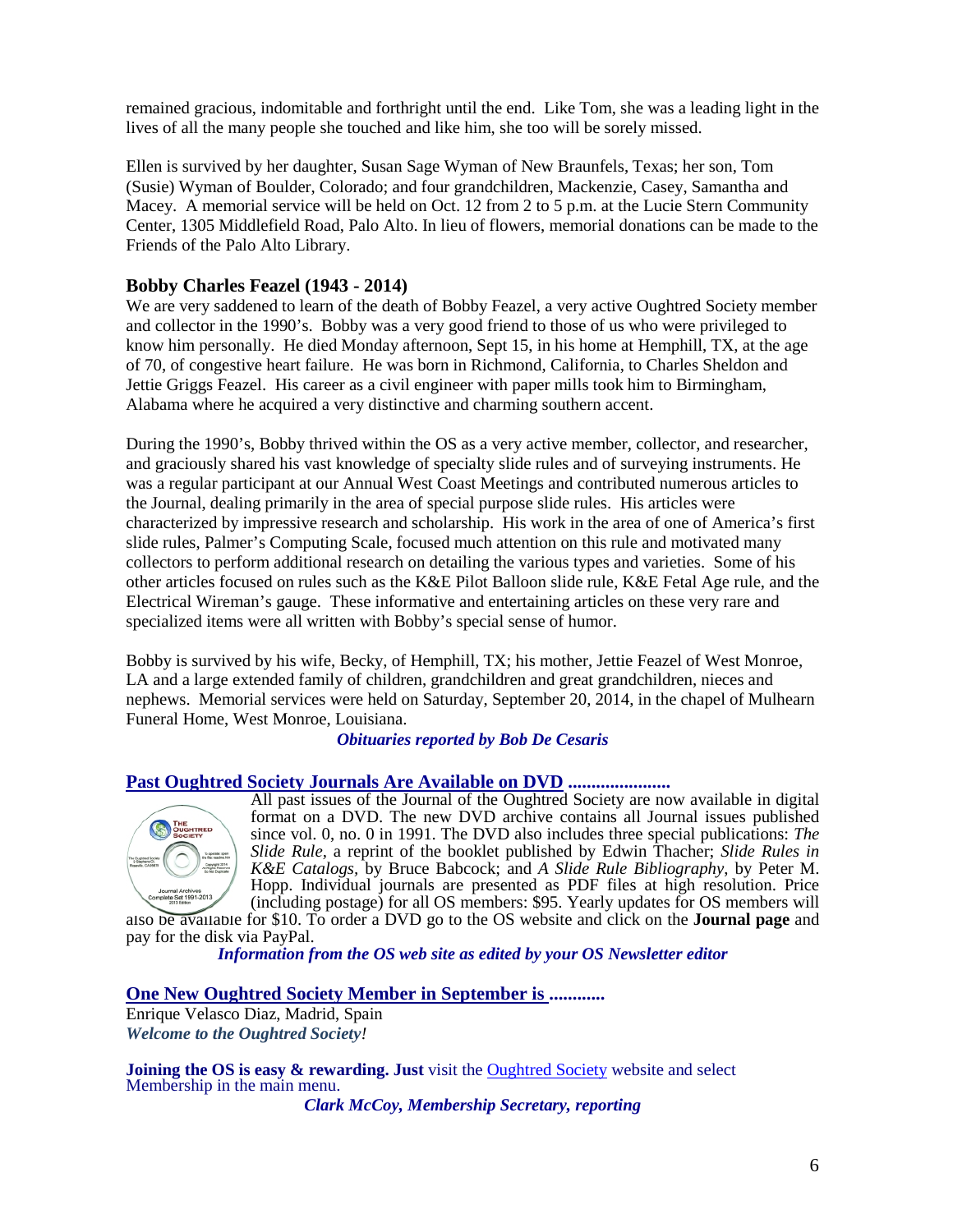# **Upcoming articles in the Fall 2014 (Vol 23.1) Journal ............**

- *The Deaths of the Slide Rule* by Robert James
- *My Slide Rules* by William J. Wayne
- *The Peruvian-German Slide Rule Connection: The ARISTO Nr.10065 System Gruter* by Richard Smith Hughes
- *Design Considerations for the Analon Slide Rule* by Cliff Frolich
- *Charles Hoare His Book and His Slide Rules* by Tom Wyman
- *Pencil Slide Rules*: Part 1 "An Overview" by Rodger Shepherd
- *A Brief Summary of Combined Slide Rules: Part 1* by Panagiotis Venetsianos
- *Golding's Horse Power Computer* by Stephan Weiss
- *Aspect Ratios of Pictures* by Otto van Poelje
- *Collectanea de Logarithmis* by Klaus Kühn

#### *David Sweetman, Manageing Editor, reporting*

#### **Galileo Book at Auction** .....................



#### **ASTRONOMY GALILEI, GALILEO. Systema cosmicum. 1632 + Tractatus de proportionum instrumento, 1612 at auction (Swann Auction Galleries)**

This is a first edition (in Latin) of Galileo's 1632 arguments proving the validity of the Copernican heliocentric theory (planets revolve around a stationary sun). It is bound with a second edition of his 1612 treatise on the sector or proportional compass and its use as a calculating instrument. The sector was a predecessorcalculating rule to the slide rule, and 19th century sectors often have Gunter log scales engraved on them along with sector scales. The auction date is October 21st, and the estimated hammer price is **\$15,000 to \$20,000**. \$11,000 is the starting bid. See more details at:

**http://www.invaluable.com/auction-lot/-1-c-2EA79A089B?utm\_source=inv\_kwalert&utm\_medium=email&utm\_campaign=keywordalertli ve&utm\_term=2**

### *Reported by Ed Chamberlain*

### **Notable Slide Rule Sales on eBay in September ............**

For sake of brevity this month, only eBay sales of greater than \$200 are shown

#### *US Slide Rules (7 slide rules sold for \$200 or more in September)*

| Kueffel and Esser 4012 Thatcher cylindrical slide rule, serial #3318 | \$587 |
|----------------------------------------------------------------------|-------|
| Pickett Model N525-ES Statistical Slide Rule 1965 In Box             | \$315 |
| Kueffel and Esser 4083-5 20" Log vector slide rule 1947              | \$315 |
| Pickett model X-3 Executive slide rule                               | \$295 |
| Kueffel and Esser 4020 Charpentier pocket circular slide rule        | \$275 |
| Pickett & Eckel No.14 US Military slide rule                         | \$222 |
| Pickett Kellogg Hydraulic Slide Rule model 575                       | \$204 |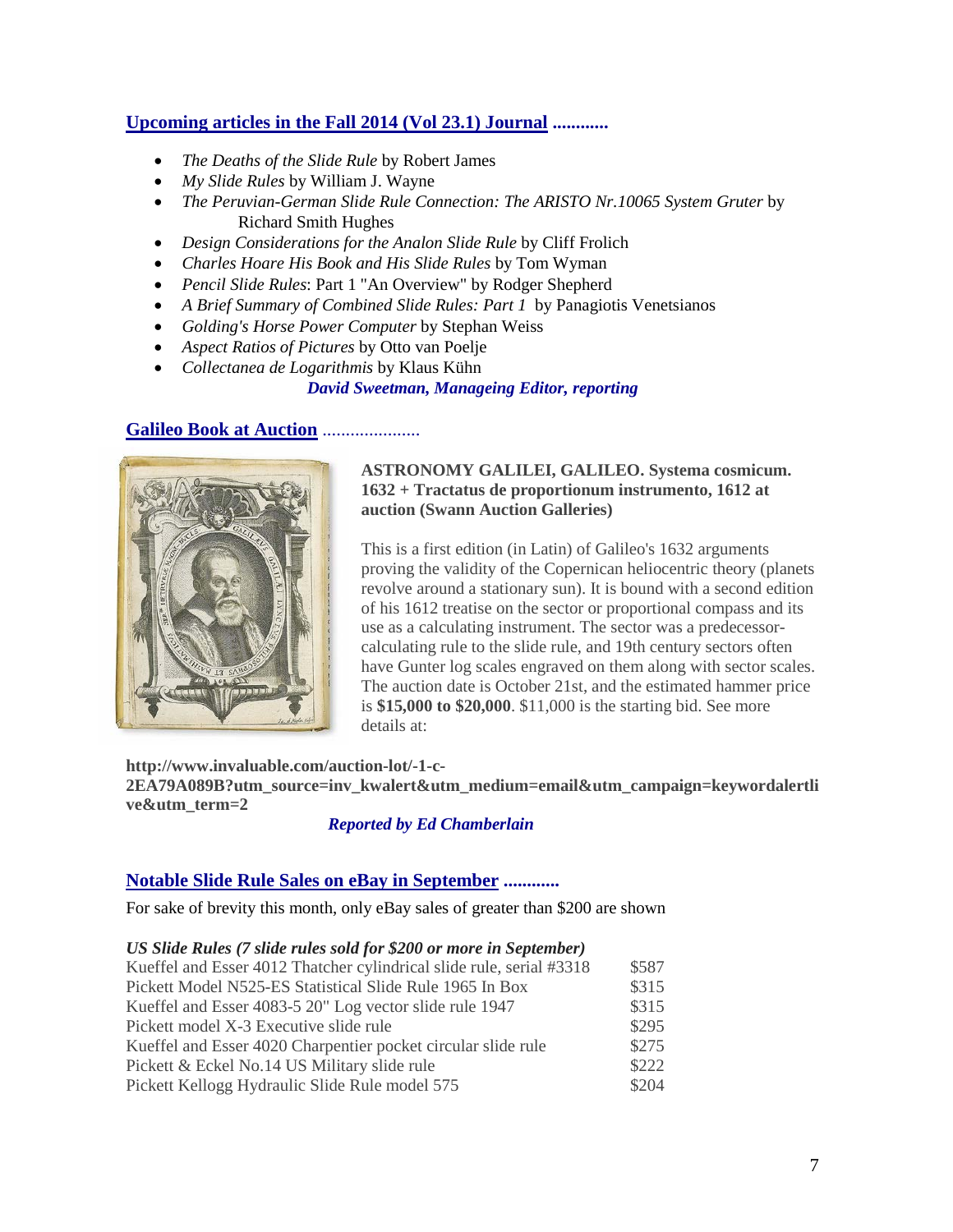| European Slide Rules (7 slide rules sold for \$200 or more)           |        |
|-----------------------------------------------------------------------|--------|
| British 2-fold boxwood navigation rule/sector/slide rule,             | \$1314 |
| Faber Castel 2/84 Mathema hyperbolic slide rule                       | \$462  |
| Loga 15 meter cylindrical slide rule                                  | \$449  |
| Fuller's Calculator, Bakelite model, 1949                             | \$369  |
| Faber Castell TR1 Slide Rule / Calculator                             | \$357  |
| Dring & Fage four sided excise slide rule in boxwood                  | \$355  |
| Courvoisier Regle/Cercle a Calcul (spiral circular slide rule) c.1944 | \$345  |



British 2-fold navigation rule

**British 2-fold boxwood navigation rule/sector/slide rule, sold on eBay for \$1314**

| Asian Slide Rules (2 slide rules sold for \$200 or more) |       |
|----------------------------------------------------------|-------|
| Hemmi #405 chemical slide rule (scarce model)            | \$333 |

| Hemmi electronic slide rule #266 |  | \$220 |
|----------------------------------|--|-------|
|                                  |  |       |

Note: Most of the above slide rule descriptions are taken directly from eBay. There is some editing, but some errors may have slipped through.

# *Ed Chamberlain, your Newsletter editor, reporting*



Does anyone know the company or person behind the trademark "*Color Slide* "? The trademark (date unknown) was for a linear 30cm/12" slide rule design for working with colours rather than scales. The spelling

**Does Anyone Know?** .